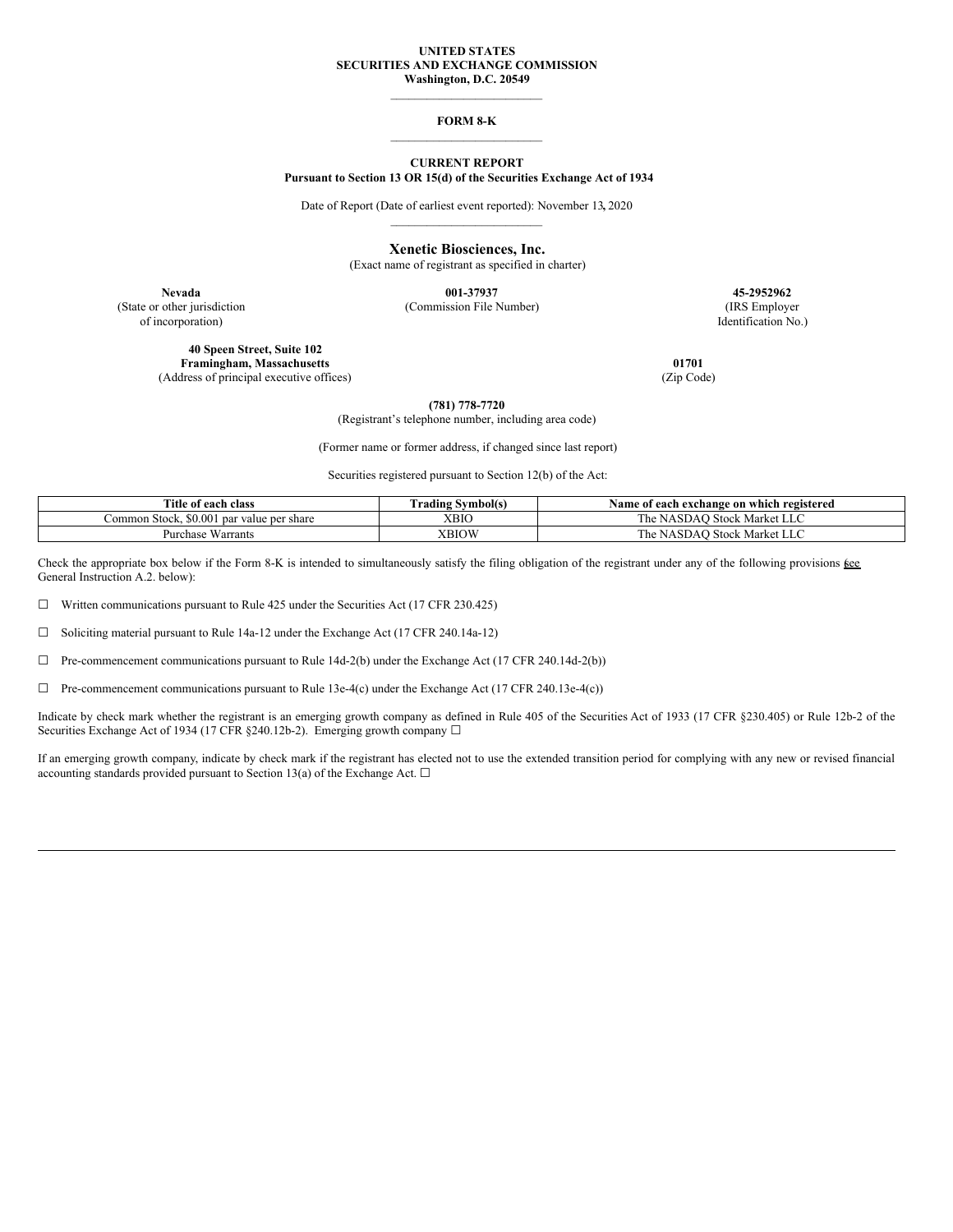## **Item 2.02. Results of Operations and Financial Condition.**

On November 13, 2020, Xenetic Biosciences, Inc. (the "Company") issued a press release announcing results for the quarter ended September 30, 2020 and providing a corporate update.

The full text of the press release is furnished as Exhibit 99.1 to this Current Report on Form 8-K and hereby incorporated in this Item 2.02 by reference. The information in this Item 2.02, including Exhibit 99.1 attached hereto, shall not be deemed "filed" for purposes of Section 18 of the Securities Exchange Act of 1934, as amended, nor shall it be deemed incorporated by reference in any filing under the Securities Act of 1933, as amended, except as shall be expressly set forth by specific reference in such filing.

# **FORWARD-LOOKING STATEMENTS**

This Form 8-K, including the press release, contains forward-looking statements for purposes of the safe harbor provisions of the Private Securities Litigation Reform Act of 1995. All statements contained in this Form 8-K, including the press release, other than statements of historical facts may constitute forward-looking statements within the meaning of the federal securities laws. These statements can be identified by words such as "expects," "plans," "projects," "will," "may," "anticipates," "believes," "should," "intends," "estimates," and other words of similar meaning. Any forward-looking statements contained herein are based on current expectations, and are subject to a number of risks and uncertainties. Many factors could cause our actual activities or results to differ materially from the activities and results anticipated in forward-looking statements. These risks and uncertainties include those described in the "Risk Factors" section of the Company's Annual Report on Form 10-K for the fiscal year ended December 31, 2019 filed with the Securities and Exchange Commission (the "SEC") on March 26, 2020, as amended on April 29, 2020, and subsequent reports that the Company may file with the SEC. In addition, forward-looking statements may also be adversely affected by general market factors, general economic and business conditions, including potential adverse effects of public health issues, such as the COVID-19 pandemic, on economic activity, competitive product development, product availability, federal and state regulations and legislation, the regulatory process for new product candidates and indications, manufacturing issues that may arise, patent positions and litigation, among other factors. The forward-looking statements contained in this Form 8-K, including the press release, speak only as of the date the statements were made, and the Company does not undertake any obligation to update forward-looking statements, except as required by law.

# **Item 9.01. Financial Statements and Exhibits.**

(d) Exhibits

| Exhibit No. | <b>Description</b>                                                                                                                 |
|-------------|------------------------------------------------------------------------------------------------------------------------------------|
| 99.1        | Press Release dated November 13, 2020 pertaining to the financial results of the Company for the quarter ended September 30, 2020. |

### 2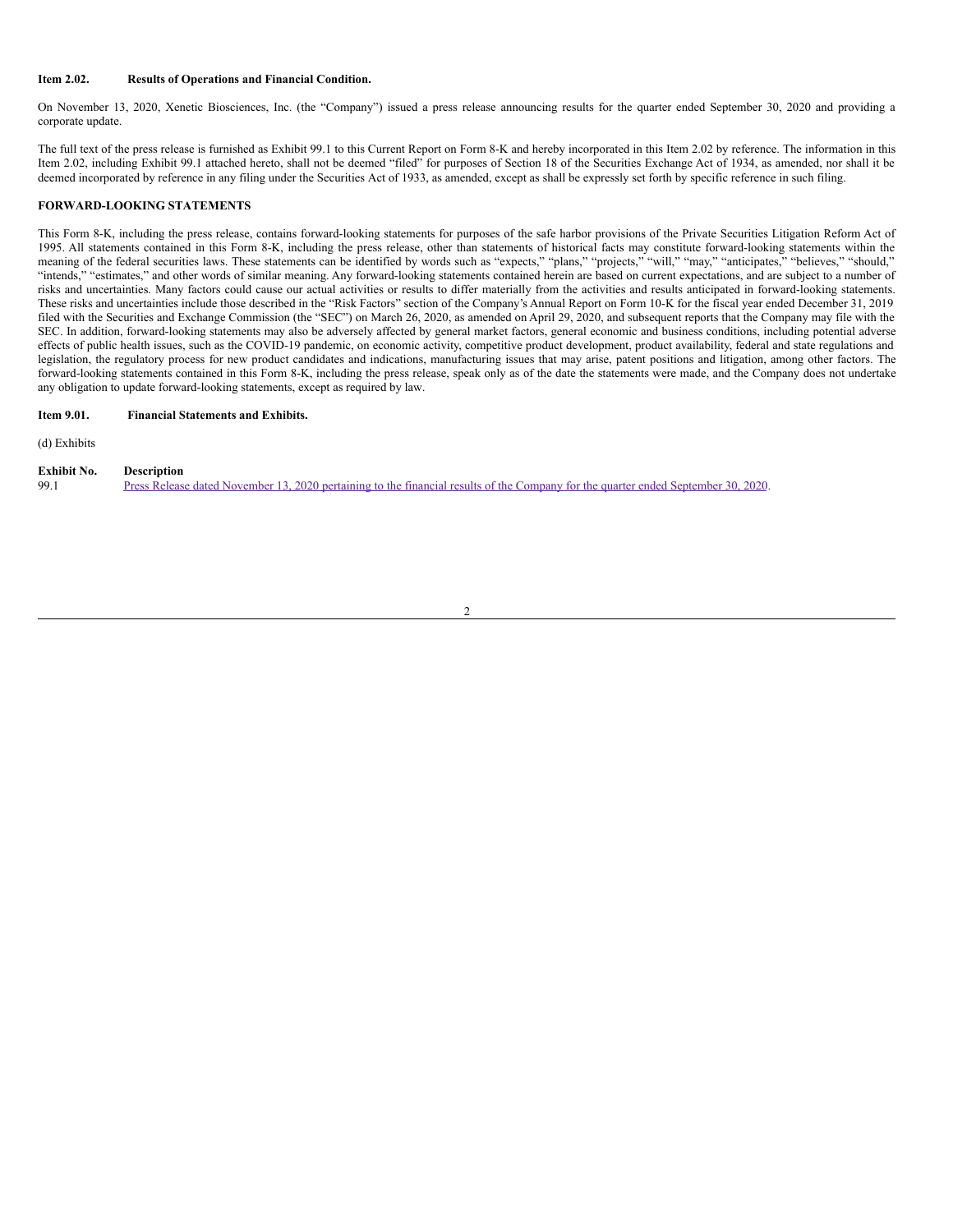# **SIGNATURES**

Pursuant to the requirements of the Securities Exchange Act of 1934, the registrant has duly caused this report to be signed on its behalf by the undersigned hereunto duly authorized.

# **XENETIC BIOSCIENCES, INC.**

Date: November 13, 2020

By: /s/ James Parslow Title: Chief Financial Officer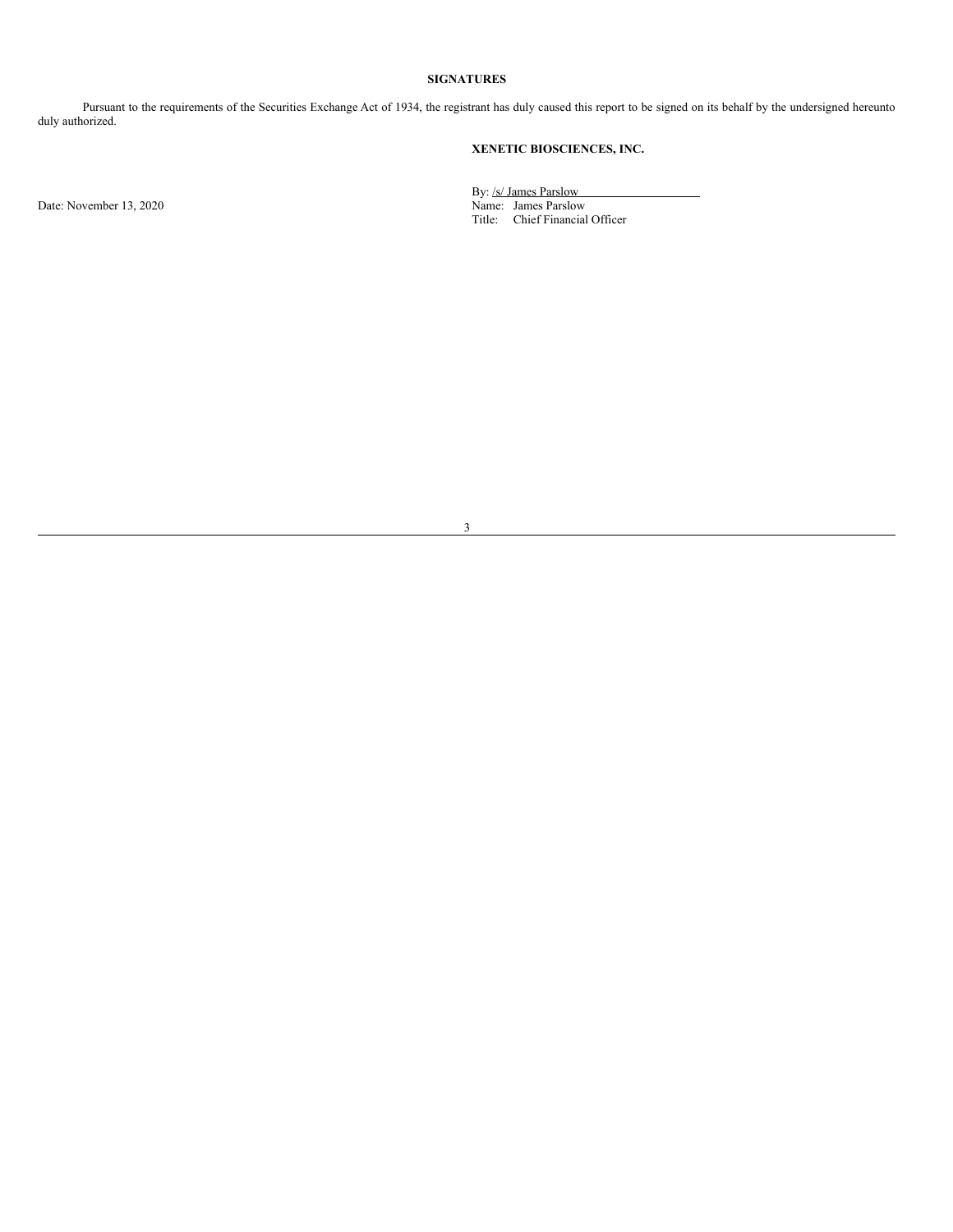

# **Xenetic Biosciences, Inc. Reports Third Quarter 2020 Financial Results and Provides Corporate Update**

*– Continued advancement of XCART™ platform towards an IND filing and Phase 1 Study*

*– Leveraging partnerships with leading global academic institutions, including Scripps Research*

**FRAMINGHAM, MA – (November 13, 2020)** – Xenetic Biosciences, Inc. (NASDAQ: XBIO) ("Xenetic" or the "Company"), a biopharmaceutical company focused on advancing XCART™, a personalized CAR T platform technology engineered to target patient- and tumor-specific neoantigens, today reported its financial results for the three and nine months ended September 30, 2020 and provided a corporate update.

"We continue to make progress as we work to advance XCART through preclinical development and into a Phase 1 study as quickly as possible. This includes finalizing the protocol of our upcoming exploratory study in Belarus which will be used to evaluate the XCART process in a clinical setting," commented Jeffrey Eisenberg, Chief Executive Officer of Xenetic. "As we proceed through our preclinical development phase, we, along with our scientific advisors, continue to refine our analysis to identify which NHL patient populations would most benefit from XCART therapy, including those who can no longer be treated effectively with CD19 targeting therapeutics due to loss of the CD19 antigen."

XCART Platform Technology Overview: Significantly differentiated, proprietary approach to personalized CAR T therapy for the treatment of multiple tumor types of B-cell Non-Hodgkin lymphomas, an area of significant unmet need, with the potential to address an initial global market opportunity of over \$5 billion annually.<sup>[1]</sup> Xenetic believes *XCART has the potential to transform CAR T therapy.*

# **Program Highlights:**

- · Collaboration with Pharmsynthez and multiple academic institutions in Russia and Belarus to optimize the overall XCART workflow, including clinical manufacturing processes, and to ultimately dose B-cell non-Hodgkin lymphoma (NHL) patients.
- Research and development collaboration with Scripps Research covering design and implementation of the preclinical development program, as well as method development activities supporting process development for clinical manufacturing.

PolyXen® Platform Technology: Patent-protected platform technology designed for protein or peptide therapeutics, enabling next-generation biological drugs by prolonging *a drug's circulating half-life and potentially improving other pharmacological properties.*

# **Program Highlights:**

- · Exclusive License Agreement with Takeda Pharmaceuticals Co. Ltd. ("Takeda") in the field of coagulation disorders. Takeda currently has one active development program underway utilizing the PolyXen platform technology.
- · Royalty payments of approximately \$0.3 million received in the first nine months of 2020 as the relevant product has now launched worldwide and continues to be rolled out by Takeda's sublicensee.

[1] Market Reports World GLOBAL NON-HODGKIN LYMPHOMA THERAPEUTICS MARKET - SEGMENTED BY TYPE OF TREATMENT - GROWTH, TRENDS AND FORECASTS (2018 - 2023); BioPharm Insight Surveillance, Epidemiology, and End Results (SEER) 9 registries, National Cancer Institute, 2017

1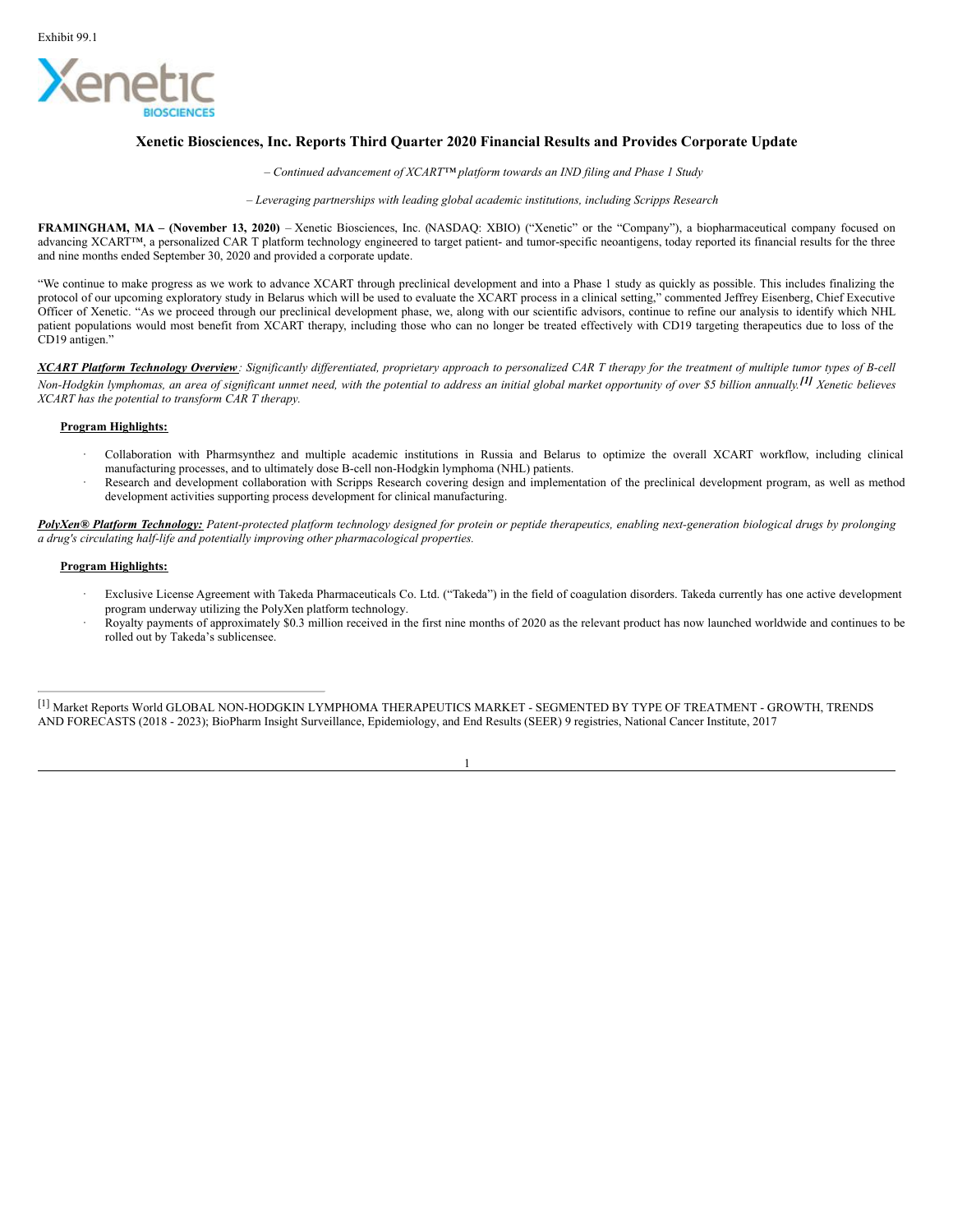<span id="page-4-0"></span>

### **Summary of Financial Results for Third Quarter 2020**

Net loss for the nine months ended September 30, 2020 was approximately \$9.7 million compared to a net loss of approximately \$11.6 million for the same period in 2019. The results for the nine months ended September 30, 2020 included \$6.3 million of non-cash expenses representing the impairment of indefinite-lived intangibles of \$9.2 million less a \$2.9 million income tax benefit. The results for the nine months ended September 30, 2019 included \$6.3 million of non-cash expenses composed of in-process research and development expenses of \$3.0 million and Goodwill impairment of \$3.3 million, as well as \$1.1 million of transactions costs related to our acquisition of XCART. Excluding the non-cash charges of \$6.3 million for both the nine months ended September 30, 2020 and 2019, respectively, and the \$1.1 million of transaction costs in 2019, adjusted net loss was \$3.4 million and \$4.2 million for the nine months ended September 30, 2020 and 2019, respectively. As of September 30, 2020, working capital was \$7.2 million compared to \$9.7 million as of December 31, 2019. The decrease in working capital was primarily due to the Company's net loss for the nine months ended September 30, 2020. The Company ended the quarter with approximately \$7.1 million of cash.

### **Non-GAAP Measures**

Adjusted net loss is a Non-GAAP financial measure, which is utilized by management in comparing our operating performance on a consistent basis. We present this non-GAAP financial measure because we believe such measure provides important supplemental information to management and investors regarding financial and business trends relating to the Company's financial condition and results of operations. Non-GAAP financial measures should not be considered in isolation from, or as a substitute for, financial information calculated in accordance with GAAP.

# **About Xenetic Biosciences**

Xenetic Biosciences, Inc. is a biopharmaceutical company focused on progressing XCART™, a personalized CAR T platform technology engineered to target patient- and tumor-specific neoantigens. The Company is initially advancing cell-based therapeutics targeting the unique B-cell receptor on the surface of an individual patient's malignant tumor cells for the treatment of B-cell lymphomas. XCART™ has the potential to fuel a robust pipeline of therapeutic assets targeting high-value oncology indications.

Additionally, Xenetic is leveraging PolyXen®, its proprietary drug delivery platform, by partnering with biotechnology and pharmaceutical companies. PolyXen® has demonstrated its ability to improve the half-life and other pharmacological properties of next-generation biologic drugs. The Company has an exclusive license agreement with Takeda Pharmaceuticals Co. Ltd. in the field of coagulation disorders and receives royalty payments under this agreement.

For more information, please visit the Company's website at www.xeneticbio.com and connect on Twitter, LinkedIn, and Facebook.

2